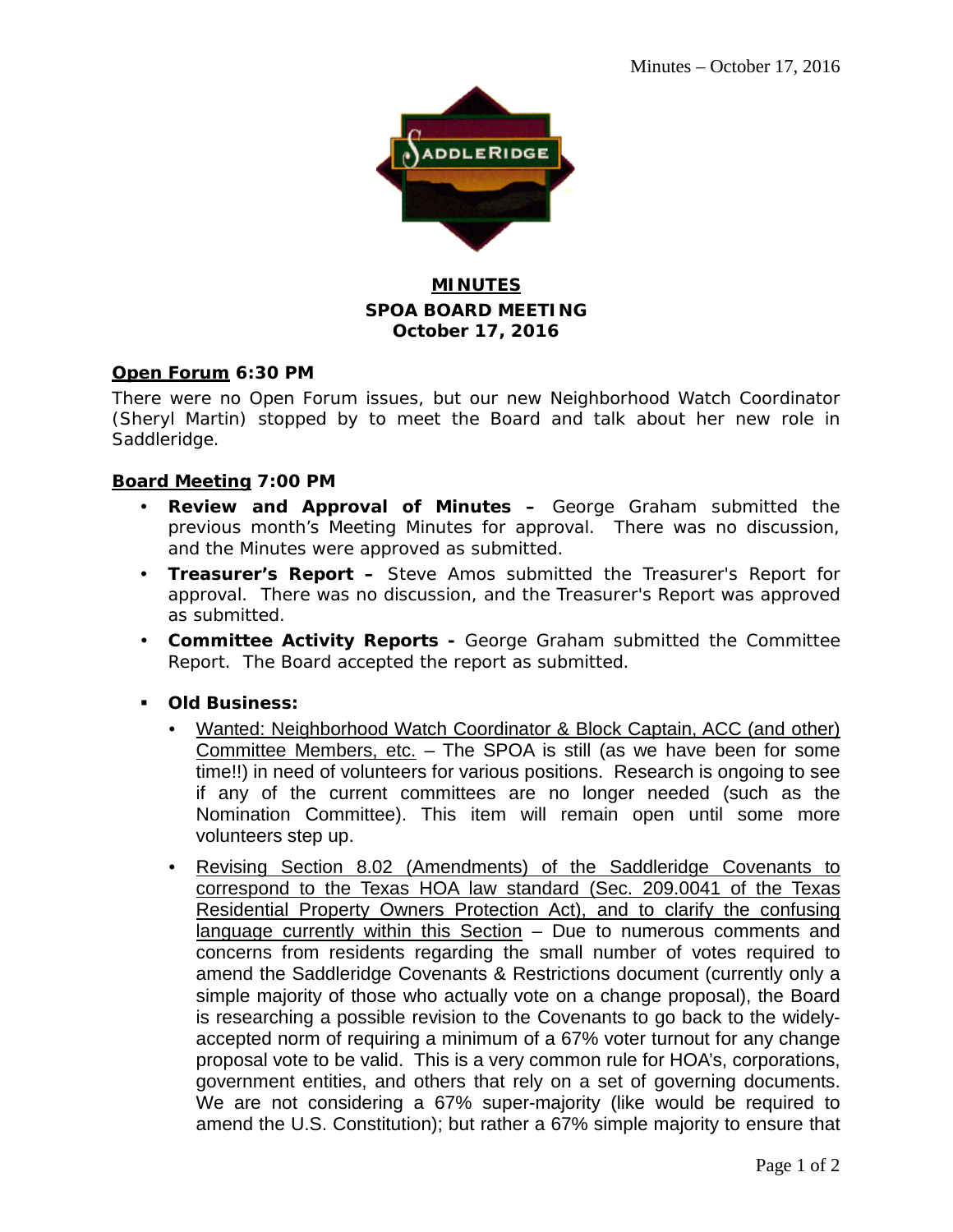any proposed change will be well-thought-out, discussed, and debated thoroughly before any vote is authorized.

This proposal will of course require a vote of Saddleridge property owners.

Update: The ballot packages were mailed out on September 23rd. Residents have until October 25 to return their completed ballots. This item will remain open.

• Rocks at the End of Mission Trail Have Been Moved Again – The barriers at the end of Mission Trail have been moved once again, allowing access to Fulton Ranch Road; but this time only enough for motorcycles to pass. This of course results in strangers cutting through Sadderidge on their way to wherever. The Board purchased 4 large stone blocks to shore up the rock blockades already there. However, this turned out to be only a short-term remedy; as the perpetrators then moved down a few feet and made a new path by cutting the fence and clearing the cedar scrub. This new path was plugged with more rocks thanks to resident John Koenreich, his tractor, and his large supply of yard rocks. The perps then did it again a few feet down from the previous incursion. The two people doing this were identified, and a complaint was filed with the Hays County Sheriff. Note that even after intervention by the Deputies, one of the previous trespassers is still cutting through the area, only this time through a resident's private property.

Update: We are still waiting on the County to install a guardrail at the end of the cul-de-sac as soon as a crew is available. This blockade should hopefully slow down the cut-through traffic. We ask residents to keep an eye out, and call the Deputies if you see anyone coming from that area that doesn't look "Saddleridge" (so far, it has been ratty small motorbikes without any license tags). This item will remain open.

• 2016 National Night Out - The 18<sup>th</sup> Annual National Night Out was held on Tuesday October  $4<sup>th</sup>$  from 6PM to 8PM at the Clubhouse. As usual, there were free food and drinks for attendees. Food was those wonderful huge Nathan's Hot Dogs from Sam's Club, along with chili, chips, beans, and desserts. Our new Neighborhood Watch Coordinator, Sheryl Martin, lined up a flag ceremony performed by local Girl Scouts; and a fire truck was on display out front. About 120 hot dogs were consumed, and the leftovers were donated to the Southside Community Shelter in San Marcos.

# **New Business:**

 Cloud Storage for SPOA Documents – Request from ACC – The Saddleridge ACC is looking into a way to store their ACC-related documents, and suggested renting some "cloud" storage space. Due to the cost of cloud storage, and the limited amount of files generated by the ACC, they decided to simply purchase a flash drive for file storage. If this doesn't work out to their satisfaction, this item may be reopened later on. This item will now be closed.

The meeting was adjourned at 7:20 PM.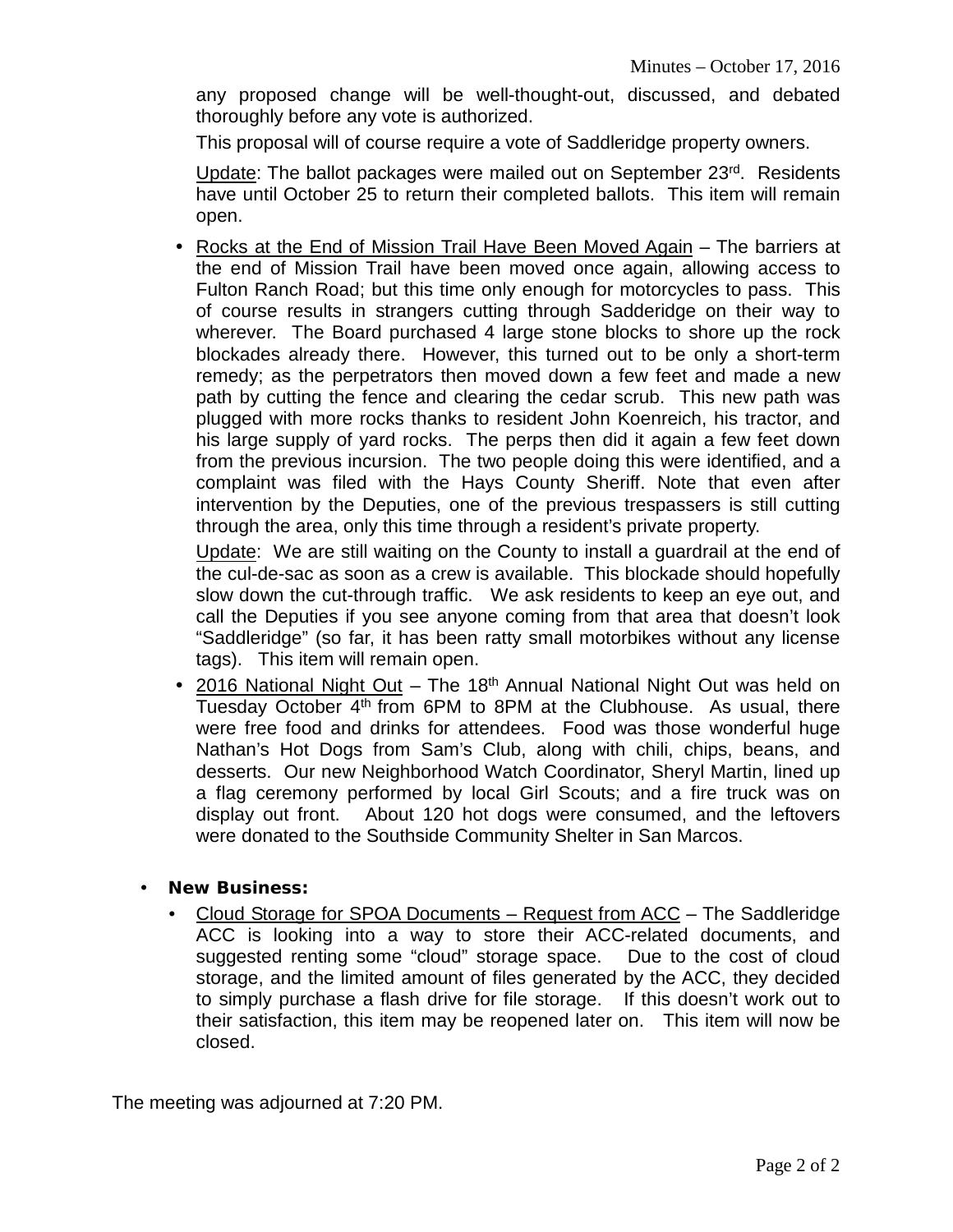10/01/16 **Cash Basis** 

 $\sim$ 

# **SPOA Balance Sheet** As of September 30, 2016

|                                                  | Sep 30, 16  | Sep 30, 15 | \$ Change   |
|--------------------------------------------------|-------------|------------|-------------|
| <b>ASSETS</b>                                    |             |            |             |
| <b>Current Assets</b>                            |             |            |             |
| <b>Checking/Savings</b>                          |             |            |             |
| Ozona CD #305501                                 | 25,330.63   | 25.279.87  | 50.76       |
| Ozona CD #305552                                 | 25,309.88   | 25.259.18  | 50.70       |
| Ozona Checking                                   | 9.168.69    | 10.859.12  | $-1,690.43$ |
| <b>Ozona Money Market</b>                        | 41,539.71   | 41.498.07  | 41.64       |
| <b>Total Checking/Savings</b>                    | 101,348.91  | 102,896.24 | $-1,547.33$ |
| <b>Accounts Receivable</b>                       |             |            |             |
| <b>Accounts Receivable</b>                       | $-200.00$   | 0.00       | $-200.00$   |
| <b>Total Accounts Receivable</b>                 | $-200.00$   | 0.00       | $-200.00$   |
| <b>Total Current Assets</b>                      | 101.148.91  | 102.896.24 | $-1,747.33$ |
| <b>Other Assets</b>                              |             |            |             |
| <b>Saddleridge Property</b>                      | 80,500.00   | 80,500.00  | 0.00        |
| <b>Total Other Assets</b>                        | 80,500,00   | 80,500,00  | 0.00        |
| <b>TOTAL ASSETS</b>                              | 181,648.91  | 183,396.24 | $-1,747,33$ |
| <b>LIABILITIES &amp; EQUITY</b><br><b>Equity</b> |             |            |             |
| <b>Opening Balance Equity</b>                    | 110,823.40  | 110,823.40 | 0.00        |
| <b>Retained Earnings</b>                         | 79.463.24   | 71,601.85  | 7.861.39    |
| Net Income                                       | $-8,637.73$ | 970.99     | $-9.608.72$ |
| <b>Total Equity</b>                              | 181,648.91  | 183 396 24 | $-1,747.33$ |
| TOTAL LIABILITIES & EQUITY                       | 181,648.91  | 183,396.24 | $-1,747.33$ |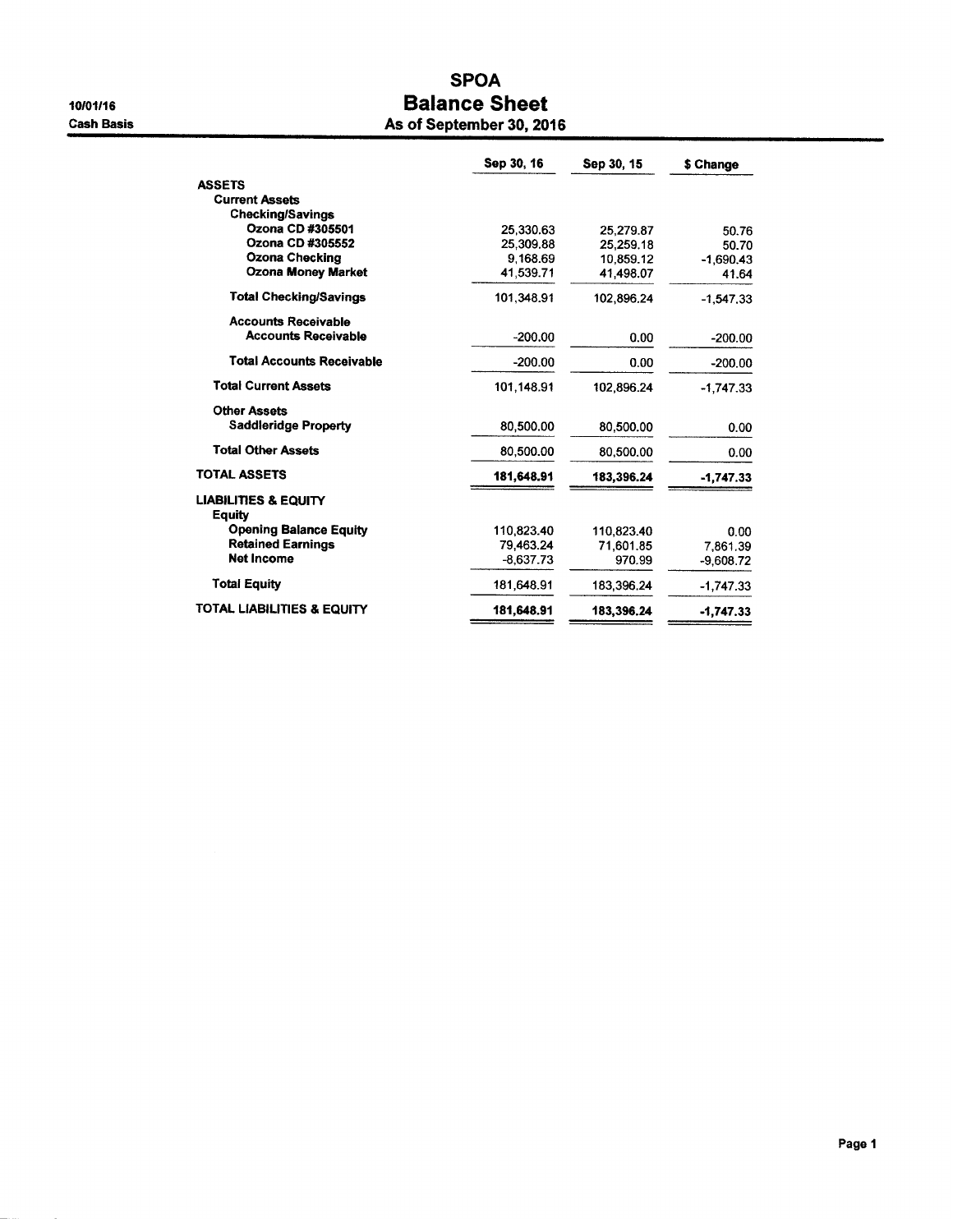4:34 PM

10/01/16

**Cash Basis** 

# **Saddleridge Property Owners Association** Profit & Loss Budget vs. Actual<br>January through September 2016

|                                                             | Jan - Sep 16 | <b>Budget</b> | \$ Over Budget |
|-------------------------------------------------------------|--------------|---------------|----------------|
| <b>Ordinary Income/Expense</b>                              |              |               |                |
| Income                                                      |              |               |                |
| <b>Clubhouse Usage Fee</b>                                  | 400.00       | 350.00        | 50.00          |
| <b>HOA Dues Collected</b>                                   | 11,232.00    | 192.00        | 11,040.00      |
| <b>Interest Assessed Fees</b>                               | 61.72        | 9.00          | 52.72          |
| Interest Income                                             | 115.01       | 108.00        | 7.01           |
| <b>Resale Cert Fee</b>                                      | 300.00       | 400.00        | $-100.00$      |
| <b>Transfer Fees</b>                                        | 250.00       | 350.00        | $-100.00$      |
| <b>Total Income</b>                                         | 12,358.73    | 1,409.00      | 10,949.73      |
| <b>Expense</b>                                              |              |               |                |
| Accounting                                                  |              |               |                |
| <b>Accounting-Bookkeeper</b>                                | 1,575.00     | 1,575.00      | 0.00           |
| <b>Total Accounting</b>                                     | 1,575.00     | 1,575.00      | 0.00           |
| <b>Annual Septic Contract</b>                               | 0.00         | 245.00        | $-245.00$      |
| <b>Bank Charges</b>                                         |              |               |                |
| <b>Safe Deposit Box</b>                                     | 40.00        | 40.00         | 0.00           |
| <b>Service Charges</b>                                      | 5.00         |               |                |
| <b>Total Bank Charges</b>                                   | 45.00        | 40.00         | 5.00           |
| <b>Clubhouse Expenses</b>                                   |              |               |                |
| Cleaning                                                    | 450.00       | 450.00        | 0.00           |
| <b>Cleaning Supplies</b>                                    | 12.10        | 50.00         | $-37.90$       |
| <b>Heating and AC</b>                                       | 0.00         | 500.00        | $-500.00$      |
| Insurance                                                   | 373.70       |               |                |
| Lighting                                                    | 14.05        |               |                |
| <b>Misc</b>                                                 | 287.41       |               |                |
| <b>Pest Control</b>                                         | 308.52       | 308.52        | 0.00           |
| <b>Septic Cleaning and Service</b>                          | 245.00       | 485.00        | $-240.00$      |
| Trash                                                       | 265.28       | 258.72        | 6.56           |
| <b>Wellhouse Expenses</b>                                   | 82.78        |               |                |
| <b>Clubhouse Expenses - Other</b>                           | 4,200.00     |               |                |
| <b>Total Clubhouse Expenses</b>                             | 6,238.84     | 2,052.24      | 4,186.60       |
|                                                             |              |               |                |
| <b>Food for Saddleridge Meetings</b><br>Food for Annual BBQ | 468.53       | 450.00        | 18.53          |
| <b>Total Food for Saddleridge Meetings</b>                  | 468.53       | 450.00        | 18.53          |
| <b>Improvements</b>                                         |              |               |                |
| Landscaping                                                 |              |               |                |
| Lighting                                                    | 103.88       |               |                |
| <b>Landscaping - Other</b>                                  | 3.943.20     |               |                |
| <b>Total Landscaping</b>                                    | 4,047.08     |               |                |
| Other                                                       | 0.00         | 200.00        | $-200.00$      |
| <b>Total Improvements</b>                                   | 4,047.08     | 200.00        | 3,847.08       |
| <b>Insurance-HOA Liability</b>                              | 727.00       | 730.00        | $-3.00$        |
| <b>Insurance, D&amp;O</b>                                   | 3,057.00     | 2,445.00      | 612.00         |
| <b>Lawn Maintenance</b>                                     | 1,299.04     | 1,948.54      | $-649.50$      |
| <b>Legal-Attorney Fees</b>                                  | 0.00         | 325.00        | $-325.00$      |
| <b>Mailings</b><br><b>Miscellaneous</b>                     | 56.40        | 315.00        | $-258.60$      |
| <b>Legal Records</b>                                        | 0.00         | 65.00         | $-65.00$       |
| <b>Office Supplies</b>                                      | 24.00        | 210.00        | $-186.00$      |
| <b>Printer Cart.</b>                                        | 0.00         | 60.00         | $-60.00$       |
| <b>Software</b>                                             | 264.95       |               |                |
| <b>Website Domain</b>                                       | 0.00         | 60.00         | $-60.00$       |
| <b>Website Hosting Fee</b>                                  | 179.40       | 180.00        | $-0.60$        |
|                                                             |              |               |                |
| <b>Total Miscellaneous</b>                                  | 468.35       | 575.00        | $-106.65$      |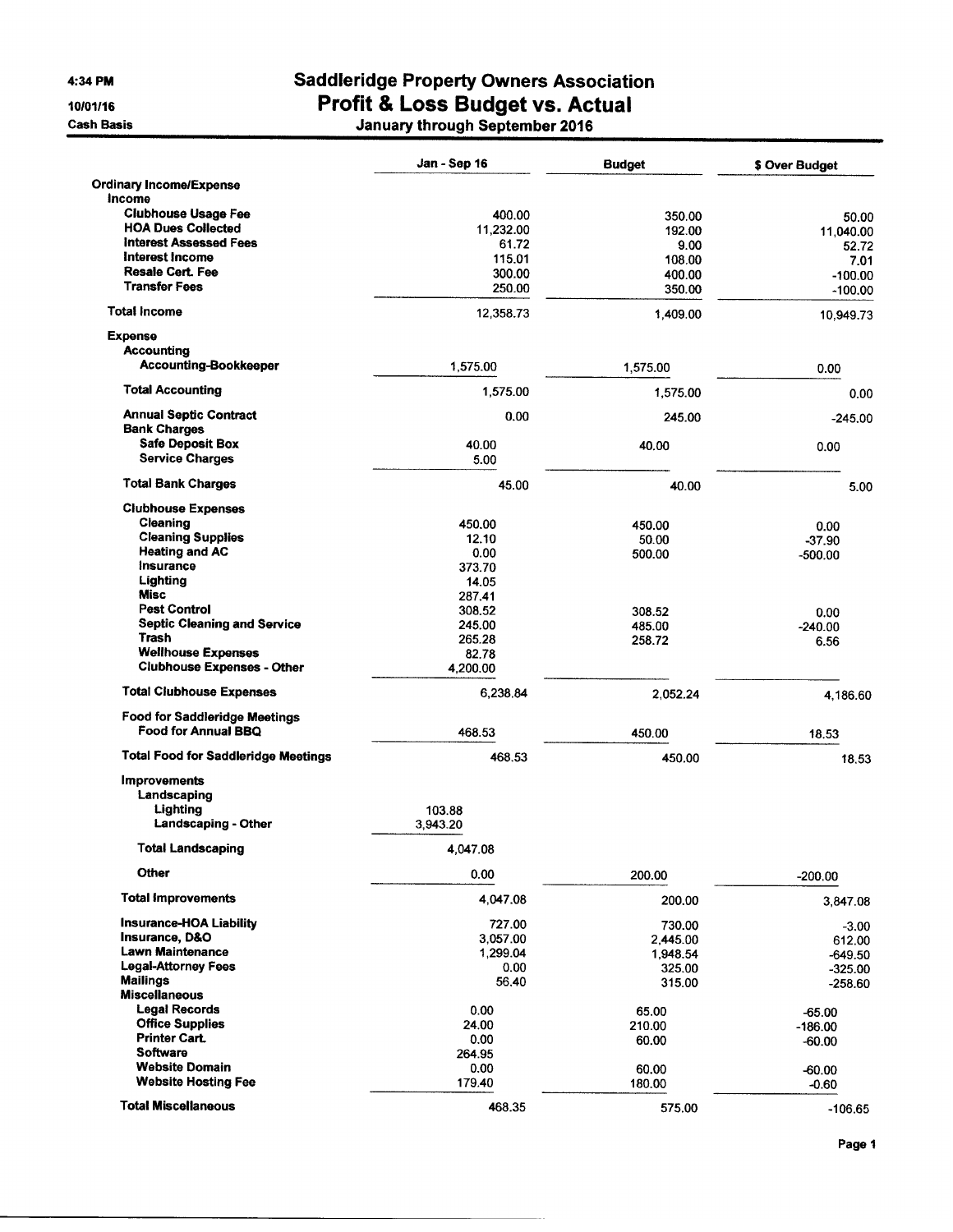4:34 PM

10/01/16 **Cash Basis** 

# **Saddleridge Property Owners Association** Profit & Loss Budget vs. Actual<br>January through September 2016

|                                     | Jan - Sep 16 | <b>Budget</b> | \$ Over Budget |
|-------------------------------------|--------------|---------------|----------------|
| <b>PEC Electricity</b>              | 1.042.96     | 1.596.03      | $-553.07$      |
| <b>Reconciliation Discrepancies</b> | 0.00         | 0.00          | 0.00           |
| Taxes                               | 1.971.26     | 2,000.00      | $-28.74$       |
| <b>Webpage Fees</b>                 | 0.00         | 119.40        | $-119.40$      |
| <b>Total Expense</b>                | 20.996.46    | 14,616.21     | 6,380.25       |
| <b>Net Ordinary Income</b>          | $-8,637.73$  | $-13,207.21$  | 4,569.48       |
| Net Income                          | $-8,637,73$  | -13,207,21    | 4,569.48       |